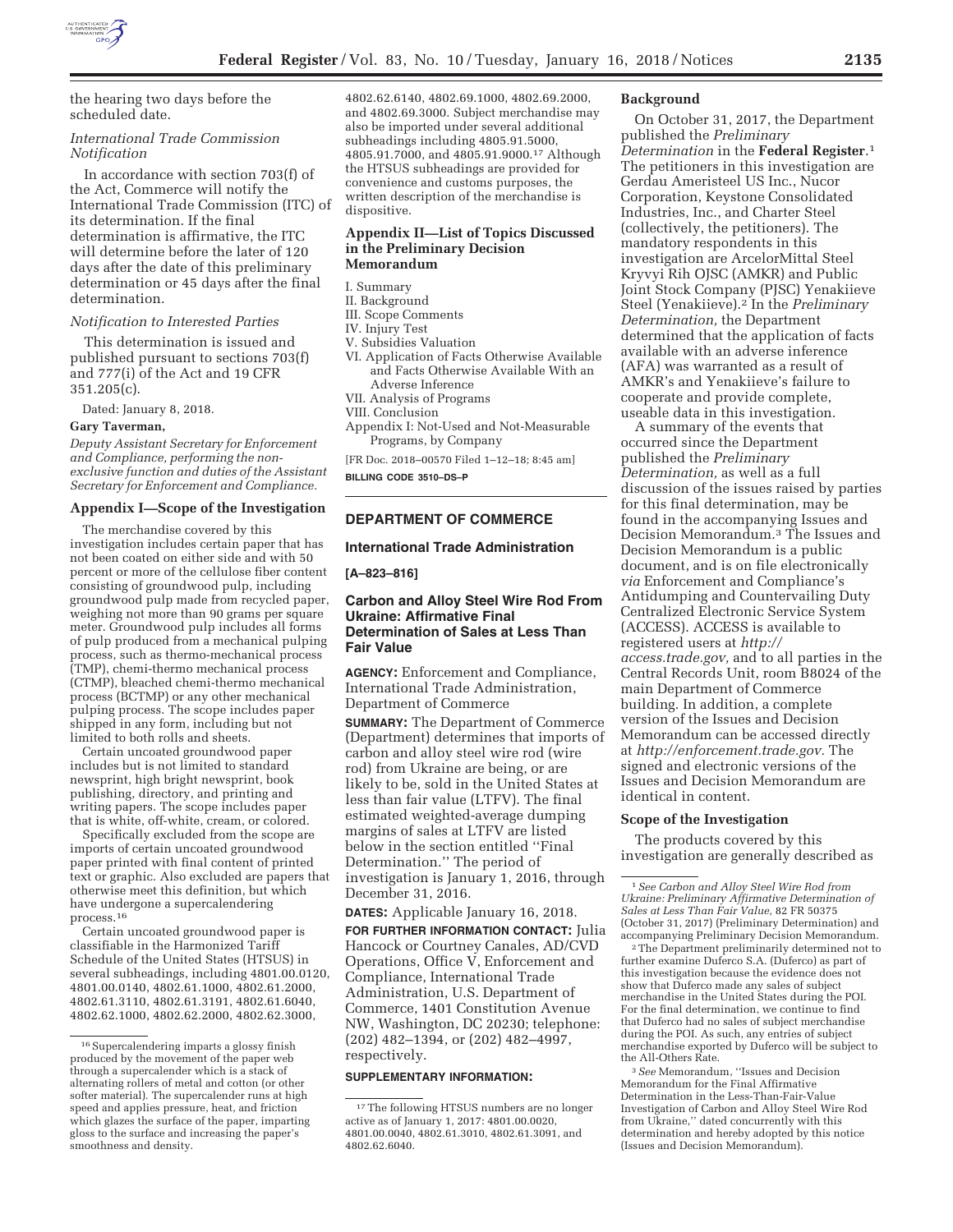wire rod from Ukraine. For a complete description of the scope of the investigation, *see* Appendix I of this notice.

## **Scope Comments**

During the course of this investigation, the Department received numerous scope comments from interested parties. Prior to the *Preliminary Determination,* the Department issued a Preliminary Scope Decision Memorandum to address these comments. As a result of these comments, the Department made no changes to the scope of this investigation as it appeared in the *Initiation Notice.*4

In November 2017, we received scope case and rebuttal briefs. On November 20, 2017, we issued the Final Scope Decision Memorandum in response to the comments received.5 We did not change the scope of this investigation.

## **Analysis of Comments Received**

All issues raised in the case and rebuttal briefs that were submitted by interested parties in this investigation are addressed in the Issues and Decision Memorandum. A list of these issues is attached to this notice at Appendix II.

#### **Verification**

Because the mandatory respondents in this investigation did not provide the information requested, the Department did not conduct verification.

## **Changes Since the Preliminary Determination and Use of Adverse Facts Available**

The Department has made no changes to the *Preliminary Determination.* As explained in the *Preliminary Determination,* we found that the application of facts available with an adverse inference with respect to both mandatory respondents in this

5For discussion of these comments, *see*  Memorandum, ''Carbon and Alloy Steel Wire Rod from Belarus, Italy, the Republic of Korea, the Russian Federation, South Africa, Spain, the Republic of Turkey, Ukraine, the United Arab Emirates, and the United Kingdom: Final Scope Memorandum'' (Final Scope Decision Memorandum), dated November 20, 2017.

investigation, AMKR and Yenakiieve, was warranted, in accordance with sections 776(a)(1), 776(a)(2), and 776(b) of the Act.6

## **All-Others Rate**

As discussed in the *Preliminary Determination,* the Department based the selection of the all-others rate on the simple average of the six dumping margins calculated for subject merchandise from Ukraine alleged in the petition,7 in accordance with section 735(c)(5)(B) of the Act, and determined a rate of 34.98 percent. We made no changes to the all-others rate for this final determination.8

## **Final Determination**

The final estimated weighted-average dumping margins are as follows:

| Producer or exporter                                                                      | Weighted-<br>average<br>dumping<br>margins<br>(percent) |
|-------------------------------------------------------------------------------------------|---------------------------------------------------------|
| ArcelorMittal Steel Kryvyi Rih<br>Public Joint Stock Company<br>Yenakijeve Iron and Steel | 44.03                                                   |
| All-Others                                                                                | 44.03<br>34.98                                          |

#### **Disclosure**

The estimated weighted-average dumping margin assigned to AMKR and Yenakiieve in this investigation in the *Preliminary Determination* were based on adverse facts available and the Department described the method it used to determine the AFA rate in the *Preliminary Determination.* As we made

7*See* Letter to the Secretary of Commerce and the Secretary of the U.S. International Trade Commission, ''Carbon and Alloy Steel Wire Rod from Belarus, Italy, the Republic of Korea, the Russian Federation, the Republic of South Africa, Spain, Turkey, Ukraine, United Arab Emirates, and the United Kingdom—Petitions for the Imposition of Antidumping and Countervailing Duties,'' dated March 28, 2017; *see also Notice of Preliminary Determination of Sales at Less Than Fair Value: Sodium Nitrite from the Federal Republic of Germany,* 73 FR 21909, 21912 (April 23, 2008), unchanged in *Notice of Final Determination of Sales at Less Than Fair Value: Sodium Nitrite from the Federal Republic of Germany,* 73 FR 38986, 38987 (July 8, 2008), and accompanying Issues and Decision Memorandum at Comment 2; *Notice of Final Determination of Sales at Less Than Fair Value: Raw Flexible Magnets from Taiwan,* 73 FR 39673, 39674 (July 10, 2008); *Steel Threaded Rod from Thailand: Preliminary Determination of Sales at Less Than Fair Value and Affirmative Preliminary Determination of Critical Circumstances,* 78 FR 79670, 79671 (December 31, 2013), unchanged in *Steel Threaded Rod from Thailand: Final Determination of Sales at Less Than Fair Value and Affirmative Final Determination of Critical Circumstances,* 79 FR 14476, 14477 (March 14, 2014).

8*See Preliminary Determination,* 82 FR at 50375.

no changes to this margin since the *Preliminary Determination,* no disclosure of calculations is necessary for this final determination.

# **Continuation of Suspension of Liquidation**

In accordance with section  $733(d)(2)$ of the Act, the Department will instruct U.S. Customs and Border Protection (CBP) to suspend liquidation of all appropriate entries of wire rod from Ukraine, as described in Appendix I of this notice, which were entered, or withdrawn from warehouse, for consumption on or after October 31, 2017, the date of publication of the *Preliminary Determination.* 

Furthermore, the Department will instruct CBP to require a cash deposit for such entries of merchandise. Pursuant to section  $735(c)(1)(B)(ii)$  of the Act, CBP shall require a cash deposit equal to the weighted-average amount by which normal value exceeds U.S. price, as follows: (1) For AMKR and Yenakiieve, the cash deposit rates will be equal to the estimated weightedaverage dumping margin which the Department determined in this final determination; (2) if the exporter is not a firm identified in this investigation but the producer is, then the cash deposit rate will be equal to the estimated weighted-average dumping margin established for the producer of the subject merchandise; (3) the cash deposit rate for all other producers and exporters will be 34.98 percent, as discussed in the ''All-Others Rate'' section and as listed in the chart, above.

The instructions suspending liquidation will remain in effect until further notice.

## **U.S. International Trade Commission Notification**

In accordance with section 735(d) of the Act, we will notify the U.S. International Trade Commission (ITC) of our final determination. Because the final determination in this proceeding is affirmative, the ITC will make its final determination as to whether the domestic industry in the United States is materially injured, or threatened with material injury, by reason of imports, or sales (or the likelihood of sales) for importation of wire rod from Ukraine no later than 45 days after this final determination, in accordance with section 735(b)(2) of the Act. If the ITC determines that material injury or threat of material injury does not exist, the proceeding will be terminated and all cash deposits will be refunded. If the ITC determines that such injury does exist, the Department will issue an antidumping duty order directing CBP

<sup>4</sup>For discussion of these comments, *see*  Memorandum, ''Carbon and Alloy Steel Wire Rod from Belarus, Italy, the Republic of Korea, the Russian Federation, South Africa, Spain, the Republic of Turkey, Ukraine, the United Arab Emirates, and the United Kingdom: Scope Comments Decision Memorandum for the Preliminary Determinations'' (Preliminary Scope Decision Memorandum), dated August 7, 2017; *see also Carbon and Alloy Steel Wire Rod from Belarus, Italy, the Republic of Korea, the Russian Federation, South Africa, Spain, the Republic of Turkey, Ukraine, United Arab Emirates, and United Kingdom: Initiation of Less-Than-Fair-Value Investigations,* 82 FR 19207 (April 26, 2017) (*Initiation Notice*).

<sup>6</sup>*See Preliminary Determination,* 82 FR at 50375; *see also* PDM at 7–24.